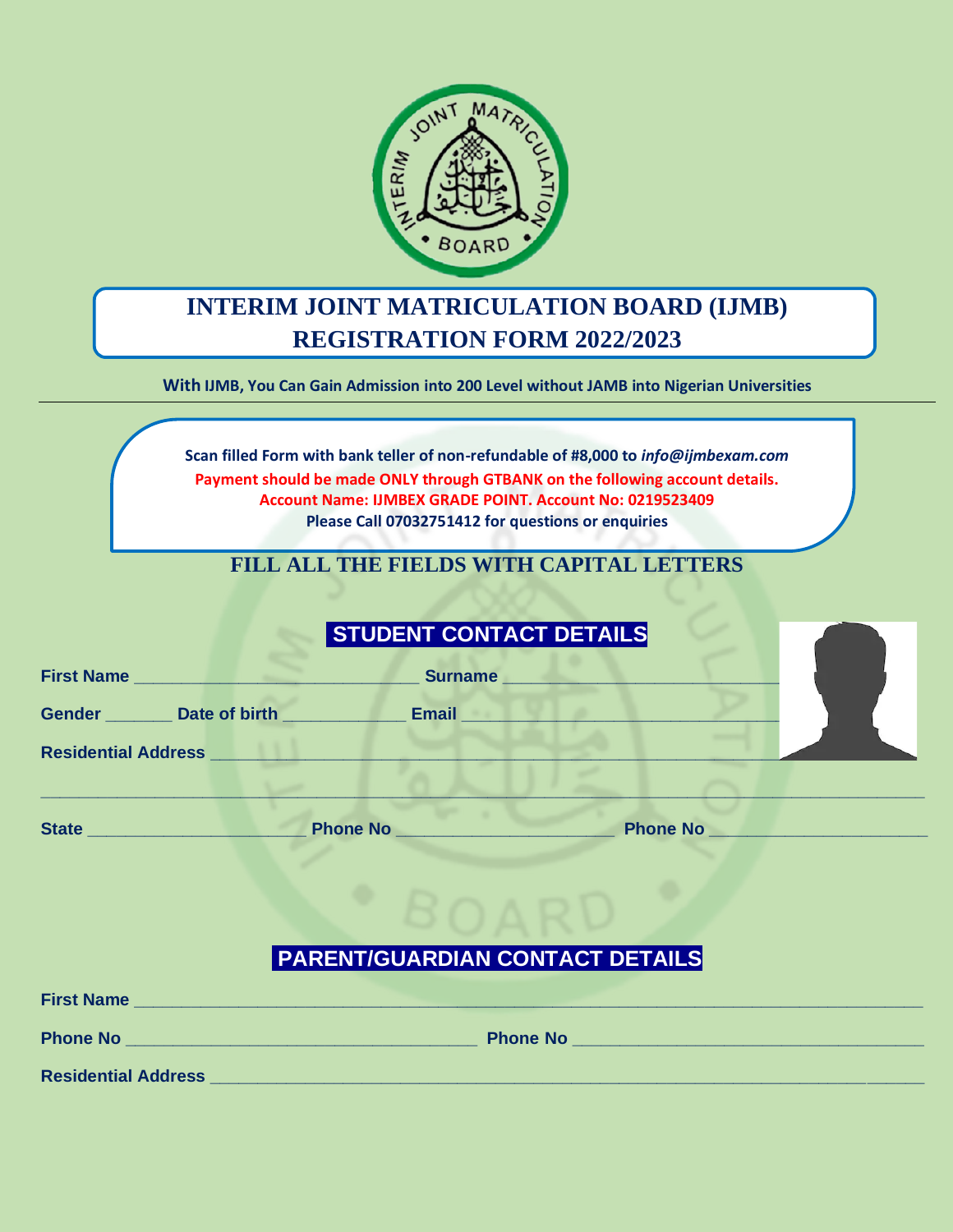# **EDUCATIONAL DETAILS**

|                                            | <b>O'Level Details</b> |                                             |              |  |
|--------------------------------------------|------------------------|---------------------------------------------|--------------|--|
| (WAEC/NECO/NABTEB)<br><b>First sitting</b> |                        | (WAEC/NECO/NABTEB)<br><b>Second sitting</b> |              |  |
| <b>Subject</b>                             | <b>Grade</b>           | <b>Subject</b>                              | <b>Grade</b> |  |
|                                            |                        |                                             |              |  |
|                                            |                        |                                             |              |  |
|                                            |                        |                                             |              |  |
|                                            |                        |                                             |              |  |
|                                            |                        |                                             |              |  |
|                                            |                        |                                             |              |  |
|                                            |                        |                                             |              |  |
|                                            |                        |                                             |              |  |
|                                            |                        |                                             |              |  |
|                                            |                        |                                             |              |  |
|                                            |                        |                                             |              |  |

### **Choose Your Preferred IJMB Study Centre Below**

NOTE: You Can Use Your IJMB Result/certificate to gain admission into 200 level of all IJMB affiliated/ partnering universities in Nigeria irrespective of the IJMB centre you choose. All Study Centres Listed Here Follows IJMB New Syllabus For The 2022/2023 Session.

#### **Tick Your Preferred IJMB Study Centre**

Abuja IJMB Centre

**IDadan IJMB Centre** 

**Port Harcout IJMB Centre** 

Lagos IJMB Centre